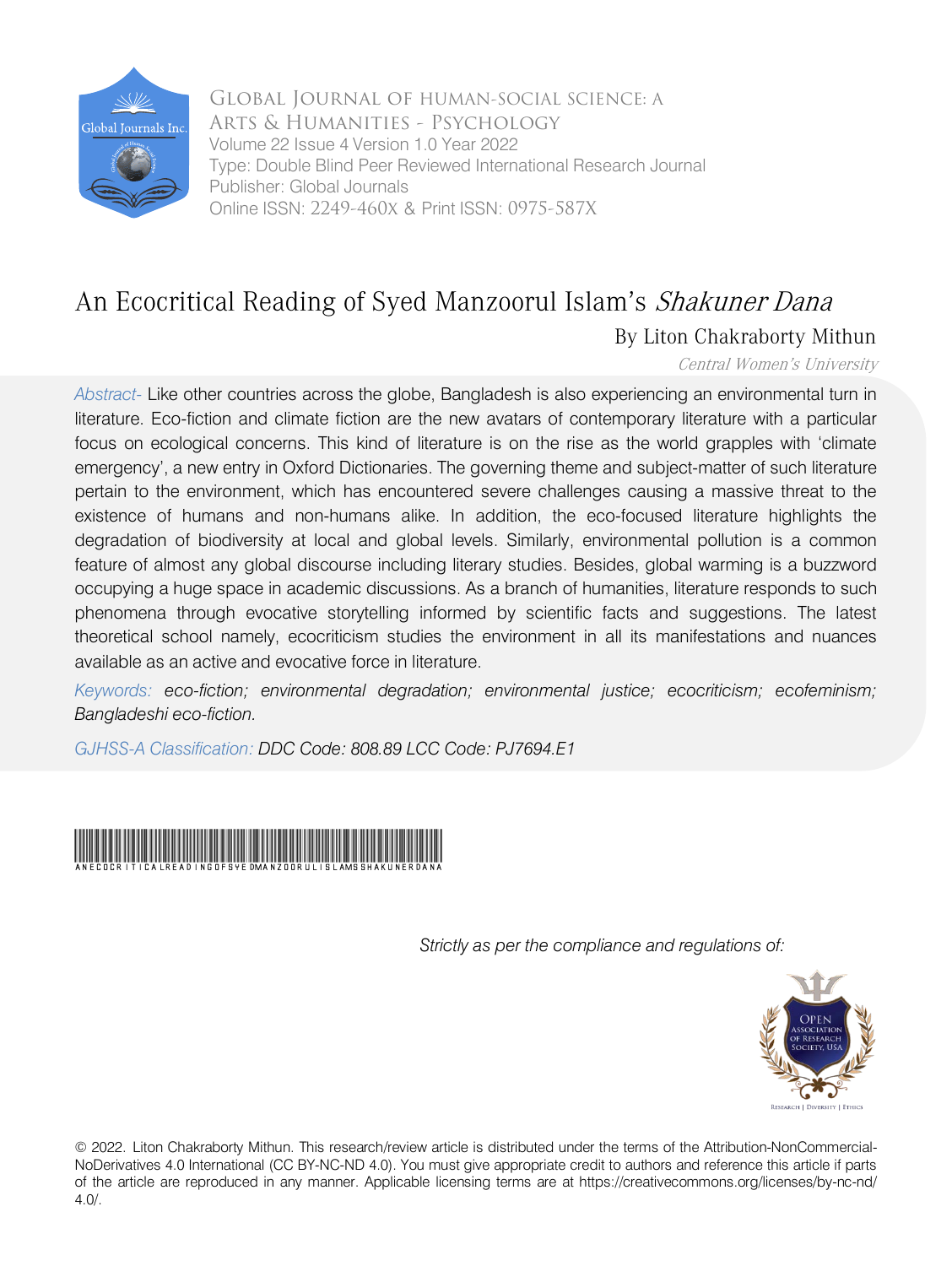# An Ecocritical Reading of Syed Manzoorul Islam's *Shakuner Dana*

### Liton Chakraborty Mithun

 literature with a particular focus on ecological concerns. This Abstract- Like other countries across the globe, Bangladesh is also experiencing an environmental turn in literature. Ecofictio[n and climate fiction are](mailto:lcmithun12@gmail.com) the new avatars of contemporary kind of literature is on the rise as the world grapples with 'climate emergency', a new entry in Oxford Dictionaries. The governing theme and subject-matter of such literature pertain to the environment, which has encountered severe challenges causing a massive threat to the existence of humans and nonhumans alike. In addition, the eco-focused literature highlights the degradation of biodiversity at local and global levels. Similarly, environmental pollution is a common feature of almost any global discourse including literary studies. Besides, global warming is a buzzword occupying a huge space in academic discussions. As a branch of humanities, literature responds to such phenomena through evocative storytelling informed by scientific facts and suggestions. The latest theoretical school namely, ecocriticism studies the environment in all its manifestations and nuances available as an active and evocative force in literature. The insights of ecocriticism will be applied in this paper to analyze a Bangla language novel titled Shakuner Dana (Wings of the Vulture) (2013) written by the Bangladeshi writer Syed Manzoorul Islam.

 *Keywords: eco-fiction; environmental degradation; environmental justice; ecocriticism; ecofeminism; Bangladeshi eco-fiction.*

## I. Introduction

The Bangladeshi novelist Syed Manzoorul Islam's<br>
eco-fictional novel Shakuner Dana (2013) has<br>
environmental concerns at its core. The novel<br>
centers around a proposed development project to he Bangladeshi novelist Syed Manzoorul Islam's eco-fictional novel *Shakuner Dana* (2013) has environmental concerns at its core. The novel be financed by a global money-lending agency and actively supported by several local and multinational stakeholders readying themselves to draw their interests out of it. This project is supposed to develop a haor (a large, landlocked water body typical of north-eastern Bangladesh) area. The undertaking is christened the CMB Project after the initials of three adjacent areas: Chandipur, Mahiganj, and Bhadartek. The local NGO, commissioned to assess the feasibility of the project through ground level surveys and case studies, deliberately hides the environmental effects the project may cause and doctors its findings. It seeks to cover up several loopholes in its research work. This moneyminded organization prepares concocted reports discounting environmental issues, biodiversity, and

*Author: Lecturer, Department of English Language and Literature, Central Women's University, Dhaka, Bangladesh. e-mail: lcmithun12@gmail.com*

potential dangers for local communities. Similarly, the evil elements in the political dispensation and different local interest groups, either together or in separate ways, become active to ensure the project is undertaken and they can make quick profits. However, Orin—a research team member of the NGO— primarily out of her intuitions and also under the influence of a Dutch environmental expert named Von Hoffman, who has been initially sent by the sponsoring Global Money-Lender (used as a catch-all term for all highly influential international money-lending agencies) to the area for assessing environmental aspects of the enterprise, sniffs the shortcomings, loopholes, and fraudulence underlying the whole affairs. She manages to conduct her private research by allying with a local family and discovers all of this conspiracy. The findings of her research motivate her to launch environmental activism that resonates with the local commoners themselves, already anxious about the CMB project. Orin goes on to mobilize a mass movement, with Dhaka-based media coming forward and local and environment-conscious urban people joining hands together to neutralize the evil enterprise. The political and corporate opportunists willing to make money out of the project receive a massive setback, and the whole area is safeguarded from an ensuing manufactured disaster. All of these matters are subject of study of the current article, which seeks to explore and appreciate different ecocritical aspects that underpin the storyline, themes, contents and messages of the book *Shakuner Dana* by Syed Manzoorul Islam. Since the book is originally written in Bengali/Bangla and no English translation is available as yet, all textual references/portions will appear in my translation.

## II. What is Ecocriticism?

As mentioned earlier, ecocriticism examines the environment in its diversity in a given text. This school of criticism is a relatively recent phenomenon in academic practices. There are a variety of opinions concerning its definition, scope, and effectiveness. According to Glotfelty (1996), ecocriticism 'is the study of the relationship between literature and the physical environment (xix).' She also says, 'ecocriticism takes an earth-centered approach to literary studies (ibid).' To outline its area of operations, Richard Kerridge in his book *Writing the Environment* (1998) says, 'Most of all, ecocriticism seeks to evaluate texts and ideas in terms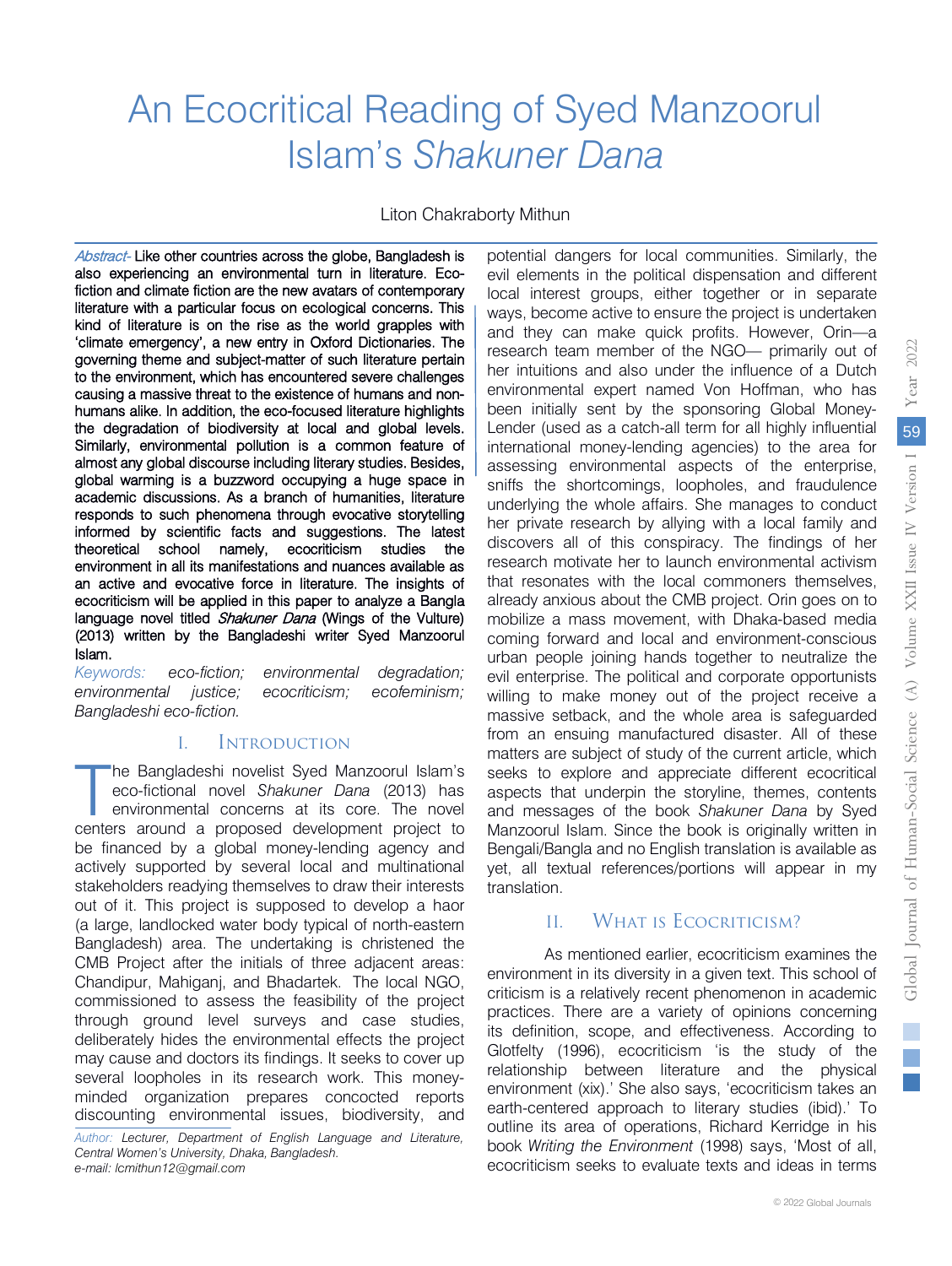of their coherence and usefulness as responses to environmental crisis (5; cited in Garrard 4).' Another prominent ecocritic Kevin Hutchings (2007) expands the definition and says,

One of ecocriticism's basic premises is that literature both reflects and helps to shape human responses to the natural environment. By studying the representation of the physical world in literary texts and in the social contexts of their production, ecocriticism attempts to account for attitudes and practices that have contributed to modern-day ecological problems, while at the same time investigating alternative modes of thought and behavior, including sustainable practices that would respect the perceived rights or values associated with non-human creatures and ecological processes (172).

All these definitions of ecocriticism highlight the environmental issues, ecological concerns, interspecies relationships, and the earth-oriented visions and activist attitudes of environmentalists.

## III. SHAKUNER DANA AS AN ECOCRITICAL **TEXT**

The novel *Shakuner Dana* (Wings of the Vulture) charts the development of its protagonist Orin and other characters, such as Safia, Azam, Hanif, and Mahin vis-à-vis an increasing eco-consciousness leading to a mass upsurge. The story of the novel is primarily set in a haor area spanning the villages Chandipur, Mahiganj, Bhadartek, Sitakut, and a rural town called Dhulaura. This area is crisscrossed by three natural water bodies: the Tishna River, the Patijuri Haor, and the Mainar Bil. The area's people are almost entirely dependent on these water sources for life and livelihood. They are primarily a community of peasants and fishermen. Of them, Hanif is a farmer, Shailen is a boatman, and Manu Miah is probably a farmer. Irrespective of their profession and vocation, everyone here in the area is profoundly connected with the natural environment. This natural space, extremely crucial to the life and living of the local people, encounters an imminent threat posed in the shape of the proposed CMB project. The implementation of the project, as all textual evidence and estimates suggest, will affect the whole community, humans and non-humans alike. Considering all these issues, the ongoing paper intends to scrutinize the text *Shakuner Dana* from various ecocritical viewpoints and launch an eco-discourse highlighting fiction as a potent tool in the process. Sections below will unfold different aspects of *Shakuner Dana* (2013) as a formidable piece of eco-fiction emerging out of Bangladesh.

#### *a) Title as Symbol*

The title of the novel having "shakun" (vulture) in it bears symbolic significance. The vulture is an endangered species in Bangladesh. So, the use of the bird's name brings to our attention the destruction of biodiversity and ecological balance in Bangladesh. In

the novel *Shakuner Dana*, when the Dutch environmentalist Von Hoffman comes across a vulture flying up in the sky, he gets wonder-struck. The narrator says, 'It's an endangered species numbering less than one hundred in Bangladesh, he heard. This one must be among the hundred (Islam 14).' However, it also signals the subject matter of the book. The vulture, which is a predatory bird, carries both negative and positive connotations. It symbolizes gluttony, jealousy, opportunism, and power-mongering in Bengali culture. So, when the Dutch scientist expresses his surprise at the chance sight of such a species on the verge of extinction, he receives a more surprising response from Orin, a delegation member in the scientific team. Orin claims, laughing, 'The vulture is not a dying species.' She also adds, 'Vultures are not up in the sky but available all over Bangladesh, and their number is increasing at a rate higher than the birth rate of the Bangladeshi populace (Islam 15).' Here Orin sarcastically and metaphorically refers to the burgeoning greedy section of Bangladeshi people. The vulture metaphor also foreshadows how the plot of the novel is shaping up.

Curiously, the vulture also bears positive connotations and symbolic value. In certain cultures, 'vulture symbolism is associated with purification and rebirth (Green).' The novel seems to have incorporated both meanings, however apparently contradictory, to set the eco-discourse in motion. While the negative tropes associated with the vulture lay bare the indomitable greed and destructive force of a section of Bangladeshi people, the positive ones pertaining to purification and regeneration highlight environmental resilience and revival. The positive aspects of the vulture symbolism also gesture towards the re-enactment of balanced relations between human and non-human elements of the environment.

In the novel *Shakuner Dana*, we can see an environmental disaster, ecocide to be precise, looming large under the guise of the development project, which is a nasty human intervention in nature's domain. That the project is finally discarded in the face of synergistic endeavor by different groups of people speaks of the affirmative aspects foregrounded by the vulture symbolism. The title choice involving the vulture is worth it as far as ecocriticism is concerned.

#### *b) Sense of Place*

Attachment to place plays a crucial role in the life and order of a community. In his *The Future of Environmental Criticism* (2005), Buell says, 'Ecocriticism, however, has tended to favor literary texts oriented toward comparatively local or regional levels of placeattachment (68).' He maintains that for contemporary environmental criticism 'place often seems to offer the promise of a "politics of resistance'' against modernism's excesses-- its "spatial colonizations"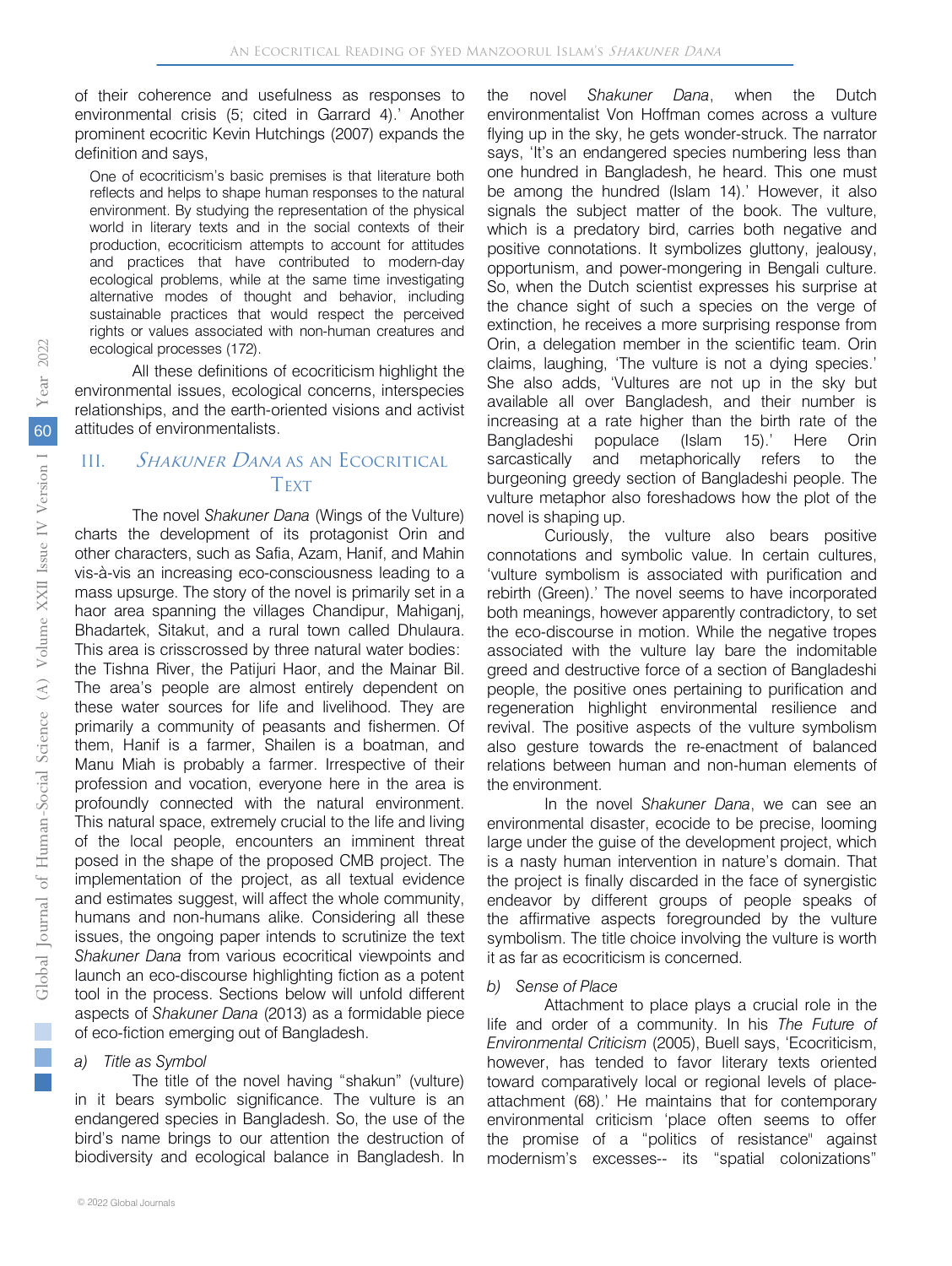(Oakes 1997: 509) (65).' Place is crucial to memory and a whole host of powerful emotions. This evocative feature of the place has a solid political appeal that can effect positive changes. For instance, the personal development of Orin, the protagonist of *Shakuner Dana*, both as a character and an environmental activist draws immensely on the agential influence of the CMB area. To quote from the novel, 'Rumi's (a male colleague in the research team) cold voice has sparked a sense of persistence in Orin. She does not know whether she's obtained it from working with the CMB project; whether Patijuri, or the Tishna River, or Chandipur has instilled it into her mind at a moonlit or dark night (Islam 24).'

However, the individual who shows the highest degree of love for land and place is Hanif Miah. Being a farmer, he nourishes himself, economically and psychologically, from his intimate engagement with soil. His land dependency also shapes his cultural identity and philosophical orientation. This dependency creates a community feeling in him for his fellows. It invokes camaraderie and an egalitarian worldview that forms his personhood. In the narrator's words:

Soil attracts him (Hanif Miah) and so do men. He does not distinguish between a day laborer, a farmer, and a Mahajan (money-lender/businessman). Those intimate with soil are all the same at a certain point—such a belief empowers him (Islam 84).

Not just the land but also other natural entities have formative influence over people. Significantly, the river and other water sources upon which people depend for their existence sustain them. The interaction between humans and the river (and by extension, all of natural sites) is mutually beneficial if based on care, love and minimal interference. In the novel under discussion, we find that the Tishna River system is central to the biocultural reality of the whole area it courses through. The narrator says,

The people of Chandipur and Mahiganj are indebted to the Tishna. Every year the Tishna opens its storage up to them. Water, fish, whatever they want, they get it from here. Whereas other rivers shrink following a low tide, the Tishna River looks full to the brim as always. This is a strange river whose heart lies in the geography of Chandipur-Mahiganj-Selimabad and the lives of the people there (Islam 26).

In other words, the novel *Shakuner Dana* evocatively demonstrates the interconnectedness of all forms of life: human and non-human.

#### *c) Anthropocentrism*

Deep ecology, which is a radical form of environmentalism, detects anthropocentric bias in many human interactions with nature. Ecocriticism in general and deep ecology in particular, finds Anthropocentrism deeply disturbing. Anthropocentrism is

a philosophical viewpoint that argues, human beings are the central or most significant entities in the world. This is a basic belief embedded in many Western religions and

philosophies. Anthropocentrism regards humans as separate from and superior to nature and holds that human life has intrinsic value while other entities (including animals, plants, mineral resources, and so on) are resources that may justifiably be exploited for the benefit of humankind (Boslaugh).

The novel *Shakuner Dana* passionately brings to the light an anthropocentric takeover of the environmental domain of the CMB area. For instance, some people out of enormous greed and a faulty philosophical understanding of assumed supremacy over non-humans, intend to exploit the environment as their prerogative, denying the ontology, agency, and self-identity of the natural sites of the CMB region. Orin observes that the Patijuri-Tishna river system has turned ferocious recently. The narrator of the novel puts her observation thus,

The officials of the CMB project are capable of taming Patijuri and the Moynar Bil, which have turned ferocious of late. The whole project has been designed to bring this assumed ferociousness under control. It reflects the mindset of hunters, who keep on watching a leopard and anticipate an attack and ferociousness from the beast. Nobody cares to realize if the leopard is not disturbed, he will not disturb men either; rather, he will live in the wilderness following his natural laws. If Patijuri and Moynar Bil are left in the hands of nature and machines are kept out of ruling their water system, there will be no problem anywhere–Orin tends to believe (Islam 28).

What is more worrying is that modern science and technology is being used for the most part to anthropomorphize the whole environment. Humans have encroached upon the non-human world, perhaps more than ever, and on an unprecedented scale. In *Shakuner Dana*, the narrator makes a relevant comment, 'The twenty-first century is the epoch meant for bringing the environment under human control and for putting a human face on the environment (128).' This vulgar attempt to rule over the environment runs rampant globally, and the novel's narrative awakens the reader to this harsh reality on more occasions than one.

#### *d) Impact of Globalization on Local Environment*

The famous ecocritic Lawrence Buell highlights the importance of an increasing amount of literature dealing with "compromised, endangered landscapes" and "marginalized minority peoples and communities" everywhere (97; cited in Alam 7). The novel *Shakuner Dana* exposes how globalization is set to spread its tentacles all over the CMB region in order to endanger its landscapes and marginalized community. Neocolonialism, a recent avatar of capitalism and a partner of globalization, intends to exploit ecological resources of mostly the formerly colonized countries in the name of development. The profit-driven ideology views things, including the environment and natural entities, mainly in terms of monetary values. Concepts like progress and development are sold, often at the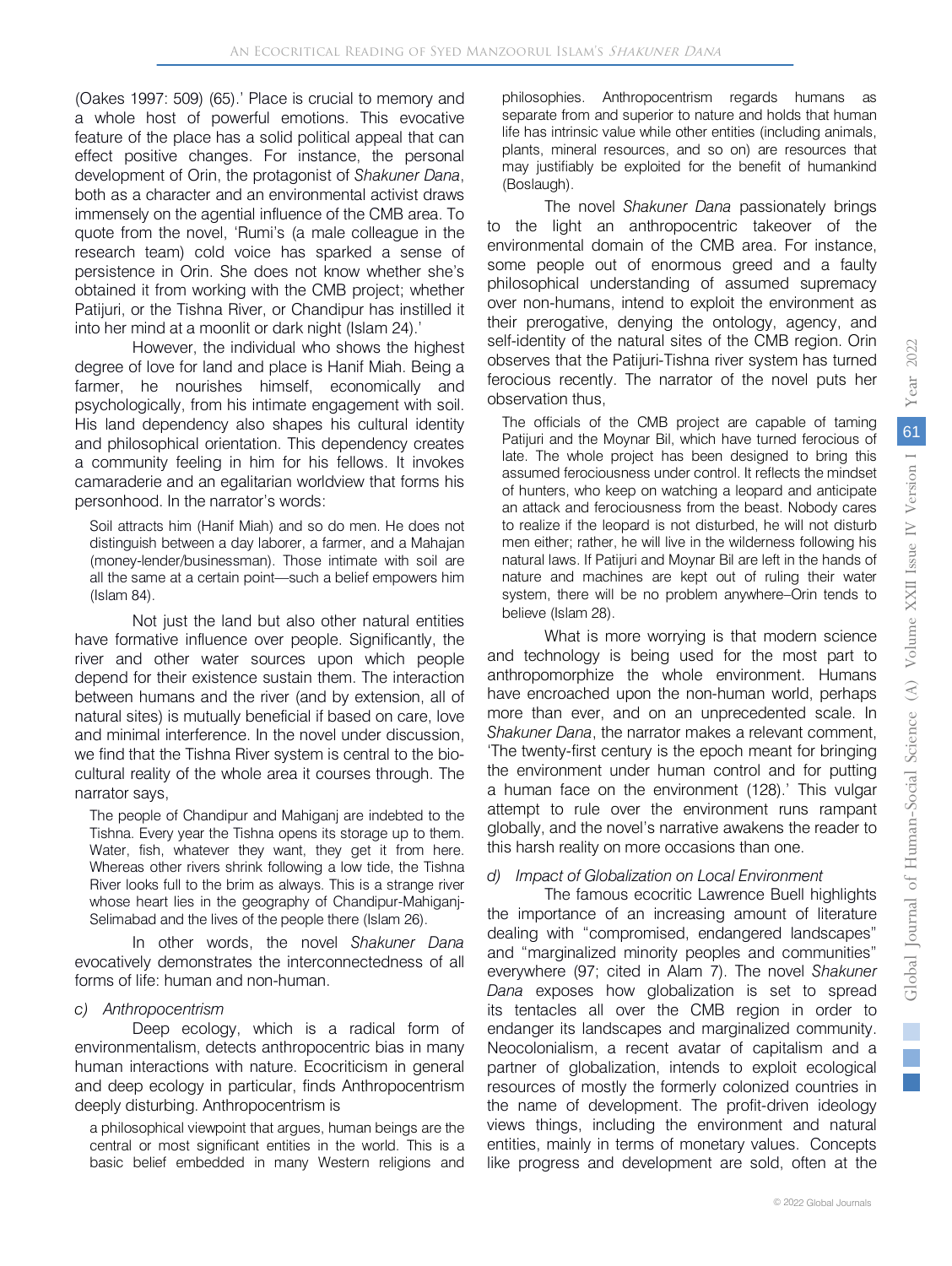expense of environmental stability and ecological balance. In Vandana Shiva's words,

The ideology of development is in large part based on a vision of bringing all natural resources into the market economy for commodity production. When these resources are already being used by nature to maintain her production of renewable resources and by women for sustenance and livelihood, the diversion of resources to the market economy generates ecological instability and creates new forms of poverty for women (196-97).

The market-oriented ideology of development affects developing countries including Bangladesh, which become targets of multinational corporations and international financial institutes with global outreach. Development agendas of the so-called third world countries are aligned with the prescription of such global economic players. The environmental degradation caused by many of the development programs is often neglected. People, especially women depending on nature's bounty for livelihood, are massively affected by such development activities. The local corrupt and opportunistic political and bureaucratic elements, as evidenced by the local representative Safar Ali and the NGO head Dr. Irfan Malik in *Shakuner Dana*, join hands with international financial players to sell development agendas to the ordinary people. More often than not, they neglect the ecological damages their projects may cause to the local environment and geography.

However, the narrator of *Shakuner Dana* sees through such thinly veiled assaults on the environment in the context of the proposed CMB project in a downstream region of Bangladesh. The narrator writes, 'The Dutch expert says, "The CMB project is a suicidal one. If the project rolls off from documents and government files onto the field, that is, it gets implemented, the whole CMB area will turn into a gravesite" (Islam 21).' The crux of the problem is that the implementation of the project proves to be an undoing of the local people, whose life and livelihood will face jeopardy. The anxiety about such consequences is repeated throughout the novel. For instance, Orin remarks, 'It's such a big project, but the profit it may generate will end up in the pocket of a few. People, who generation after generation, have been fishing in the water bodies like the Mainar Bil, the Patachala Chhora, the Ghuinga Canal and the Tishna river, and cultivating paddy and other crops in the land scattered here and there, will get uprooted and lost forever in the name of development (Islam 22).' It is imperative that our collective predicament caused by such corporate occupation and exploitation of natural spaces, crucial to the survival and sustainability of human and non-human beings, should be stopped.

#### *e) Environmental Crisis Exposed*

According to Glen A. Love in an essay in *The Ecocriticism Reader* (1996), 'The most important

 consciousness to a full consideration of its place in function of literature today is to redirect human a threatened natural world (Love 237).' The novel *Shakuner Dana* does precisely the job of drawing attention to an imminent threat to the natural space of the CMB area with all its ecological realities, posed by the anthropocentric development program to be initiated under the proposed CMB project. As a consequence, the environment of the project area is susceptible to encountering seismic change. If infrastructural development occurs ignoring geographical particularities of the site and downplaying environmental implications of such misadventures, then a number of negative changes are likely to happen. Through damming up of rivers and canals, the natural flow of water will be manipulated. Ample evidence suggests that such human interventions in the name of water administration are oftentimes counterproductive and responsible for the death or decay of water bodies. Destruction of a water system in an area means the gradual extinction of fish and other water species in addition to other non-water species such as birds depending on them. Disturbed water flow can cause river erosion jeopardizing the habitation of ordinary people turning people into environmental refugees. In this regard, Azam, an important character of the novel reflects: 'If village Sitakut drowns (as a consequence of the project implementation), he will go to Dhaka along with his parents and sister Rupa. Dhaka is a big city, and there are hundreds of opportunities there (Islam 50).' Every year, such environmental refugees, although they may not be officially designated so, crowd towns and cities in Bangladesh. The agriculture of such affected areas can be hit hard, and consequently, the extraction of underground water for irrigation and other cultivation purposes has a broader environmental cost. The natural cycle of cloud formation and rain gets disrupted, which impacts weather patterns leading to conditions in which desertification and untimely deluges are extreme case scenarios. In the context of the novel, the proposed development project in the CMB region will cause an environmental catastrophe if implemented.

#### *f) Ecofeminism in Shakuner Dana*

The term "ecofeminism" was coined by French feminist Françoise d'Eaubonne in 1974. Greta Gaard and Patrick D. Murphy mentioned in their introduction to the book *Ecofeminist Literary Criticism: Theory, Interpretation, Pedagogy* (1998), 'Ecofeminism is a practical movement for social change arising out of the struggles of women to sustain themselves, their families, and their communities. These struggles are waged against the "maldevelopment" and environmental degradation caused by patriarchal societies, multinational corporations, and global capitalism (Gaard and Murphy 2).' Patriarchal hegemony and anthropocentric exploitation of the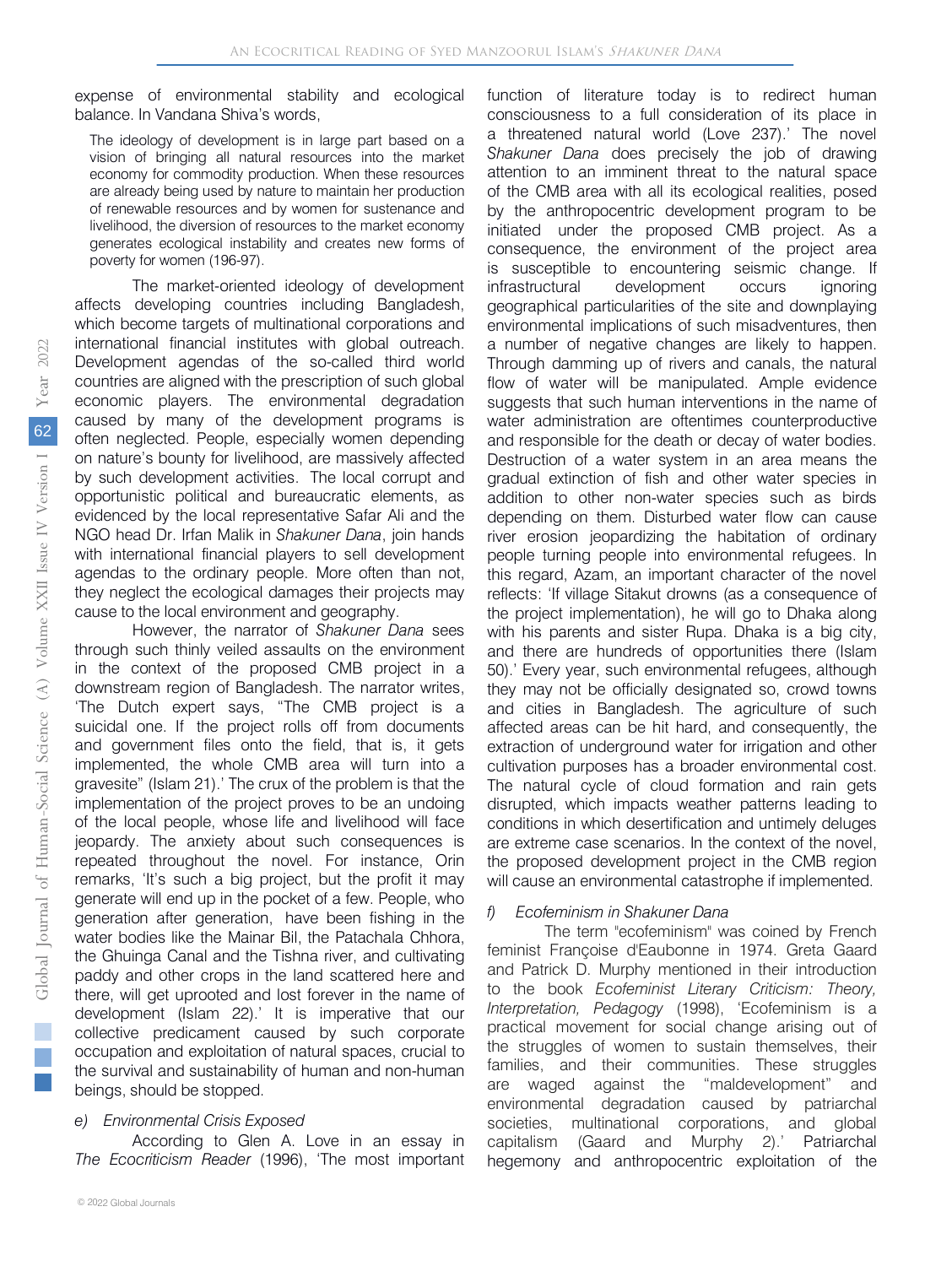environment are undergirded by the same logic of domination over the "other" in a binary configuration. As human beings seek to exert their control over nature and natural spaces in a display of power safe in the knowledge of anthropocentrism, so do patriarchal men over women motivated by their assumed superiority. Women being traditionally and temperamentally considered closer to nature and the environment, seem more poised to preserve and conserve them and put up resistance against environmental degradation. Against this backdrop, this paper will seek to analyze, from an ecofeminist point of view, how patriarchal ideology and capitalism combine to dominate women and the environment and how women exert their female power to challenge both types of hegemony.

## i. *Patriarchal and capitalist hegemony unearthed*

One critical tool of the patriarchal stratagem is to exercise control over the female body. The overriding male gaze constantly monitors and polices female bodies. Sexualizing female bodies is a time-tested patriarchal weapon to subjugate women to the wishes and whims of men. Normalization of surveillance over female bodies and actions in the name of social, moral, and religious codes is deeply ingrained in the patriarchal vision. Making explicit or suggestive sexually insensitive or misogynistic comments and cracking lewd jokes at the expense of women should be seen in the light of the overarching ideology of male supremacy prevailing in society. Precisely in this context, attempted smearing of the character of Orin, the protagonist, makes sense. Her teammates blame Orin for having persuaded Mr. Von Hoffman, the environmental expert, and Dr. Qais, the water and delta expert, against the CMB project the environmental grounds. As they are returning to Dhaka from the project site, visibly frustrated and upset by their failure to prove the project's feasibility, they seek to discredit and disgrace Orin as a woman of compromised character. They take advantage of Orin's decision to stay back in the village as an excuse to question her morality. In the words of the narrator:

Rumi does not mince his words; he has launched a direct attack. This girl is at the root of all evils, he says. There is no sense of decency in his implication. The gap between decency and indecency has been bridged by Dr. Saurabh. Orin is typically prone to cuddling and caressing, Saurabh says. Hadi nods in approval but cannot recall when she (Orin) cuddled and caressed and whom (Islam 30).

As if this was not enough to assassinate the character of an absent female teammate, Rumi goes on to say that Orin has already been enjoying a "post-coital sleep" in the village, and then he cackles to the top of his voice. This type of brutalization of women is conceptually and ideologically bound up with the devastation of nature and the environment. Both actions are governed and motivated by the twisted logic of domination over the binary "other". Capitalism, which is driven by a sense of profit-making, views natural space in the light of its financial value. Both the female body and the environment are commodified and exploited under the familiar logic of domination sought by hegemonic ideologies of patriarchy and capitalism. Ecofeministically speaking, the plight of Orin as a female and the potential damage to the environment in the CMB area are intertwined.

## ii. *Environmental Justice Movement*

As mentioned earlier, women are generally considered to have more affinity to nature than their male counterparts. The protagonist Orin exemplifies the female sensitivities to the environmental degradation of the CMB region. Hence she takes up the challenge to put up an "environmental justice movement" against the potential onslaught on the ecology of the wetland. As per Adamson et al., in *The Environmental Justice Reader*  (2002), environmental justice can be defined as 'the right of all people to share equally in the benefits bestowed by a healthy environment (4; cited in Clark 88).' Orin seems to share this spirit of justice and inspires the ordinary people, who in return throw their weight behind her fight against the politico-corporate nexus adamant in profiting off the mindless brutalization of natural sites of their region. Mass mobilization gathers momentum as local people are gearing up to neutralize the conspiracy to destabilize their life and livelihood, which depends upon the environment of their area. A conscientious section of people, the civil society, and environmental groups united and organized via social and mass media are willing to drive their collective power against the diabolical CMB project. Orin has tapped the power of the digital space to harness her environmental movement as her blog posts complemented by relevant pictures draw the attention of netizens at home and abroad to the sensational issue. Her communication with certain print media outlets and TV channels proves incredibly practical as they run an information war against the politico-corporate cabal and champion the cause of the commoners for whom the environmental toll of the proposed undertaking would pose existential threats. A TV reporter named Rupa, inspired by Orin, declares her crusade against the CMB project thus, 'My reporting career is barely four years, yet I've observed how massive plunder takes place in the name of projects. The projects start in the name of the poor but end up fattening the pockets of the rich. I won't spare the plunderers. I will use whatever little power I have against those who suck the blood out of common people, accumulate money, and settle down abroad (Islam 57).'

It is evident that the resistance movement led by Orin resonates with conscientious people of all walks. She has inspired villagers like Hanif Miah, Azad, Azam, Safia, Shailen, Imam Sahib, and city people like Rupa, Hannan, Simi, and Mahin to become united via the common goal of saving the CMB wetland area from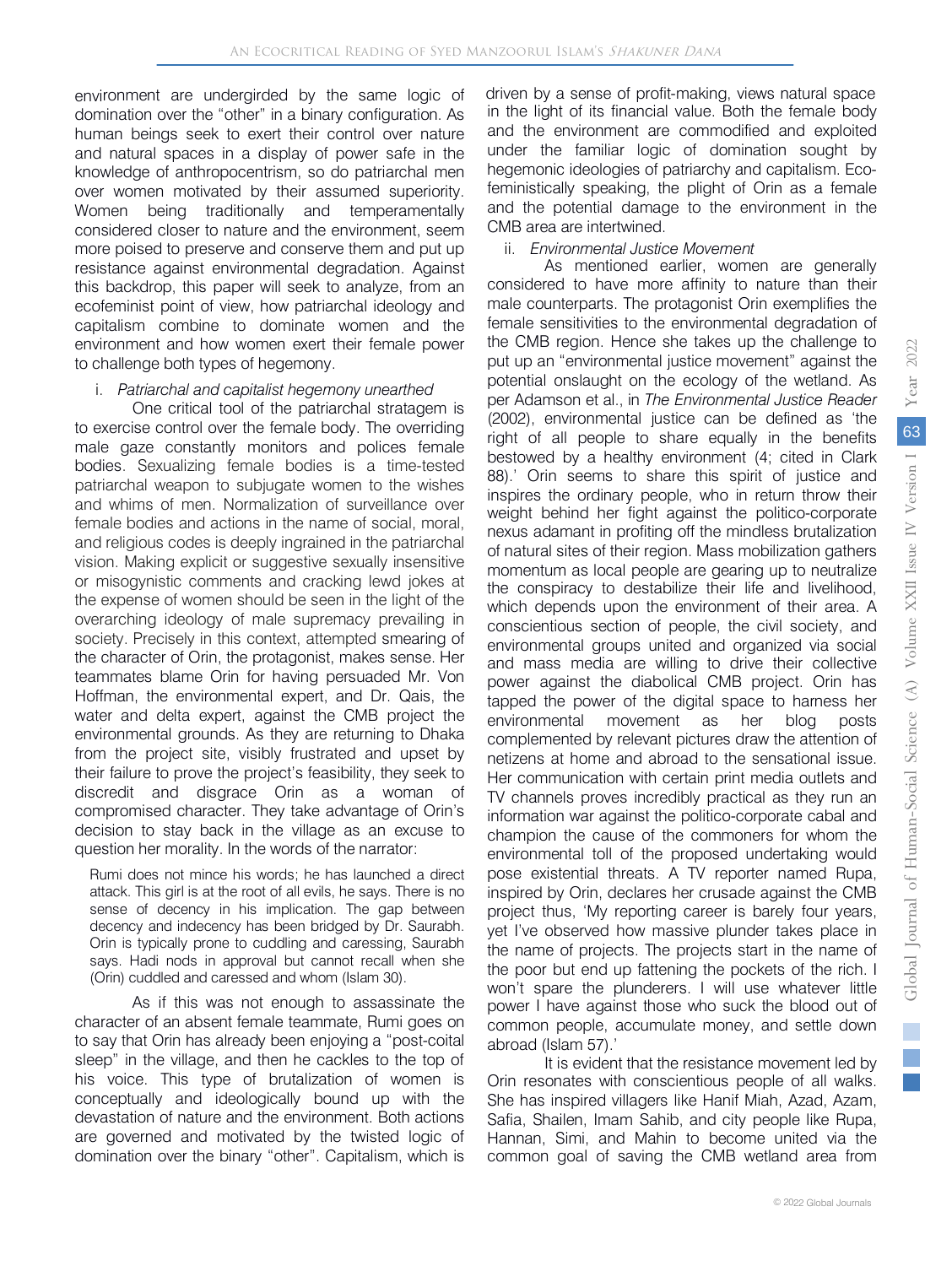imminent dangers. Most importantly, there are some brave women at the forefront of the movement, and it highlights constructive female power. Speaking from an ecofeminist perspective, this is a glaring example of how the caring and compassionate attitude of women to nature and the environment enables them to mobilize their power against environmental degradation, manufactured or otherwise.

## *g) Text as an Ecocritical Tool*

Lawrence Buell et al. maintained in a paper titled "Literature and Environment" that ecocriticism has at its core the assumption 'that the arts of the imagination and the study thereof—by virtue of their grasp of the power of the word, story and image to reinforce, enliven, and direct environmental concern can contribute significantly to the understanding of environmental problems: the multiple forms of ecodegradation that afflict planet Earth today (418).' In other words, texts can act as an effective tool to bolster ecocritical analysis and environmental consciousness. The multiple blog posts, email postings, and visuals Orin has used work as influential texts to mobilize public opinion against the anti-environmental undertaking. These texts have also helped create a broader public discourse in online forum discussions, informal chats and exchanges, talk shows, TV interviews, media reports and coverage, all focusing on the environmental concerns of the CMB project. Orin's texts, therefore, have played a pivotal role in accelerating public awareness about ecological issues and environmental problems.

Besides, *Shakuner Dana* as a fictional text has initiated an environmental discourse, which is not prominent in mainstream Bangladeshi literature. Based on certain actual environmental movements held in Bangladesh, this novel aims to boost environmental consciousness in the academic and cultural spheres of Bangladesh. The novel has also shown the creative potentials of ecological issues as materials for fiction. As a consequence, other creative writers may feel encouraged to incorporate the ecological concerns into their writing and create a literary tradition involving the environment, nature, ecological equilibrium, climate change, and other relevant and pressing issues. The novel *Shakuner Dana* and Orin's social media posts are potent examples of the capacity of the text to advance ecocritical discourses.

## IV. Conclusion

*Shakuner Dana* (2013) by Syed Manzoorul Islam builds a compelling narrative around an environmental movement. This novel highlights the creative capacity of fiction as a force to mainstream an ecological discourse in the literary and intellectual arenas of Bangladesh. The paper has presented diverse aspects of environmental concerns informing and nourishing the plot of the

novel from a variety of ecocritical perspectives. It also examines how the logic of exploitation and domination underlying different ideologies, such as capitalism and patriarchy, are intertwined in their joint offensive against nature and the environment. It also valorizes female power for its capacity to add impetus to environmental activism in preserving and conserving nature and the environment. It appreciates the power of (eco-)fiction in championing environmental movements and harnessing an eco-discourse, which is crucial for a climatevulnerable country like Bangladesh. Overall, this paper highlights the centrality of ecological concerns underpinning the narrative construction of *Shakuner Dana*, a not-so-frequent event in the mainstream Bangla language literature produced by Bangladeshi authors.

## WORKS CITED

- 1. Alam, Fakrul. "Doing Environmental Criticism from Where We Are." *Spectrum*, vol. 14 and 15, 2018-19, pp. 97.
- 2. Boslaugh, Sarah E.. "anthropocentrism". *Encyclopedia Britannica*, 11 Jan. 2016, https://www. britannica.com/topic/anthropocentrism. Accessed 22 April 2022.
- 3. Buell, Lawrence. "Ecocriticism: Some Emerging Trends." *Qui Parle*, vol. 19, no. 2 (Spring/Summer), 2011, pp. 87-115.
- 4. Buell, Lawrence et al. "Literature and the Environment." *The Annual Review of Environment and Resources*. vol. 36, 2011, pp. 417-440.
- 5. Buell, Lawrence. "Space, Place, and Imagination." *The Future of Environmental Criticism: Environmental Crisis and Literary Imagination.* Blackwell Publishing, 2005.
- 6. Clark, Timothy. "Environmental justice and the move 'beyond nature writing'." *The Cambridge Introduction to Literature and the Environment.* Cambridge University Press, 2011, pp. 87-95.
- 7. Gaard, Greta and Patrick D. Murphy. "Introduction," *Ecofeminist Literary Criticism: Theory, Interpretation, Pedagogy,* edited by Greta Gaard and Patrick D. Murphy, University of Illinois Press, 1998, pp. 1-13.
- 8. Garrard, Greg. "Beginnings: Pollution." *Ecocriticism*. 2nd ed., Routledge, 2012, pp. 1-17.
- 9. Glotfelty, Cheryll. "Introduction." *The Ecocriticism Reader: Landmarks in Literary Ecology*, edited by Cheryll Glotfelty and Harold Fromm, The University of Georgia Press, 1996, pp. xv-xxxvii.
- *Psychic Mediums*, https://trustedpsychicmediums. 10. Green, Imelda. "The Vulture Spirit Animal." *Trusted*  com/spirit-animals/vulture-spirit-animal/. Accessed April 24 2022.
- 11. Hutchings, Kevin. "Ecocriticism in British Romantic Studies." *Literature Compass,* vol. 4, no. 1, 2007, pp. 172-202, 10.1111/j.1741-4113.2006.00417.x. Accessed 24 April 2022.